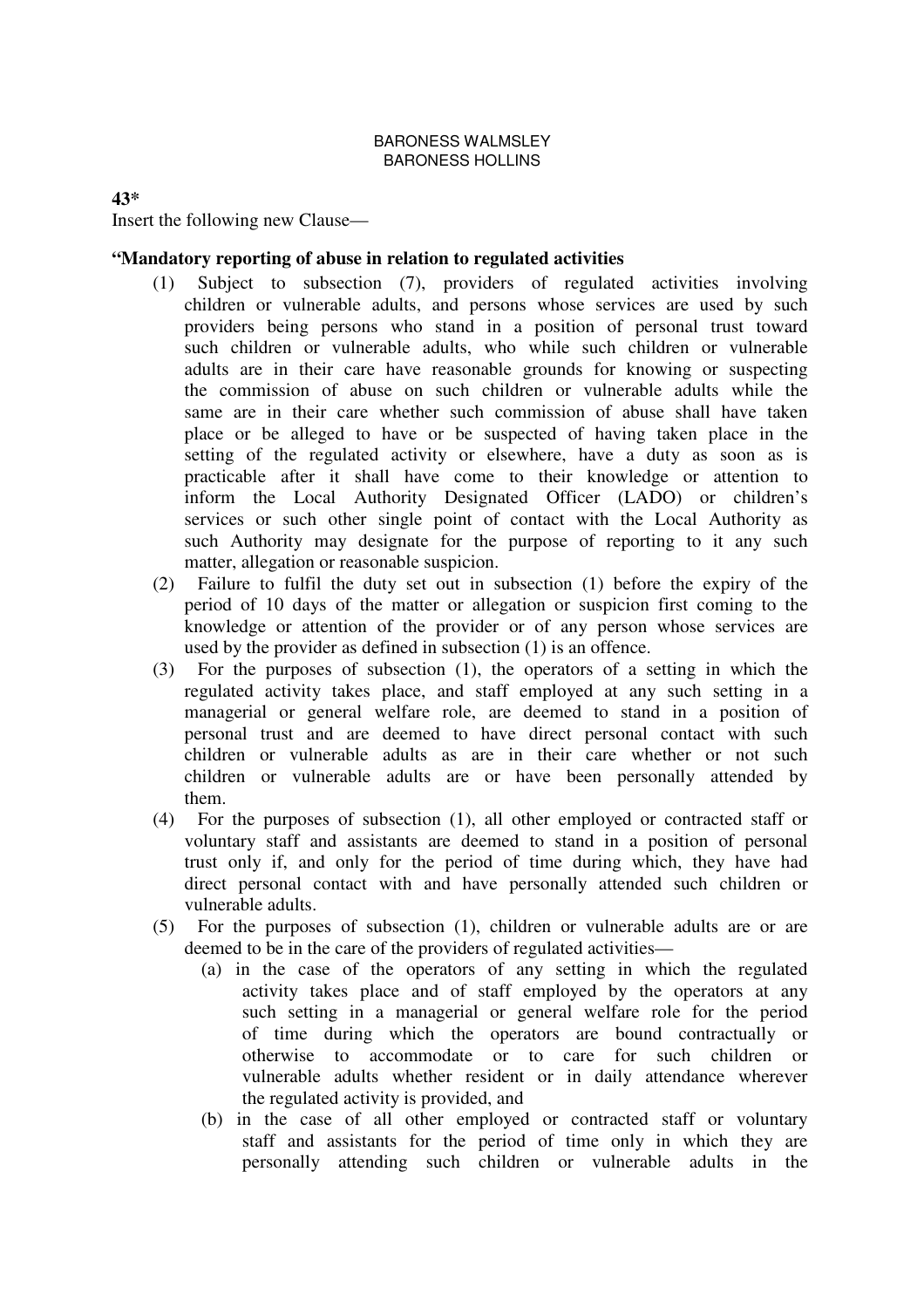capacity for which they were employed or their services were contracted for.

- (6) It shall be a defence to show that the LADO or that Children's Services or that such other single point of contact with the Local Authority as such Authority may designate for the purpose of reporting was or were duly informed by any other party during the 10 days referred to at subsection (2) or had been so informed prior thereto.
- (7) A Secretary of State having responsibility for the welfare safety and protection of children and of vulnerable adults may in exceptional cases by a letter or other instrument under his hand (hereinafter referred to as a "Suspension Document") rescind or temporarily suspend the duty referred to at subsection (1) in the case of any specified child or children or of any specified vulnerable adult or adults concerning whom it appears to him that the welfare safety or the protection of such child or children or of such vulnerable adult or adults would be prejudiced or compromised by the fulfilment of the duty referred to at subsection (1) and may where it appears to him that the welfare safety and protection of children is furthered thereby exempt any specified entity or organisation and the members thereof that works with children generally in furtherance of their welfare and safety and protection or any specified medical officer from compliance with the duty referred to at subsection (1) provided always that no allegation is made against such entity or organisation or member thereof or against such medical officer.
- (8) It shall be a defence for any person to show that a Secretary of State acting pursuant to subsection (7) has issued a Suspension Document and it shall be a defence for any person employed by or operating as an entity or organisation that works with children or for any medical officer to show that a Secretary of State has by such Suspension Document whether temporarily or permanently exempted it and its members or any medical officer from compliance with the duty referred to at subsection (1).
- (9) Subject to sub-paragraphs (i) and (ii) below, a person guilty of an offence under this section is liable—
	- (a) on summary conviction, to imprisonment for a term not exceeding 12 months or to a fine, or to both;
	- (b) on conviction on indictment, to imprisonment for a term not exceeding 3 years or to a fine, or both;

but so that—

- (i) no penalty or term of imprisonment shall exceed that actually imposed or exigible on the person whose conduct or behaviour toward children or vulnerable adults has been established as the commission of a criminal offence for the purposes of sub-paragraph (ii) below, and
- (ii) no person shall be liable to any penalty greater or other than an absolute discharge or a conditional discharge unless within the period of 5 years of the matter or allegation or suspicion first coming to the knowledge or attention of that person it shall have been established by a Court of Law or by a signed and duly witnessed confession that the conduct or behaviour toward children or vulnerable adults known